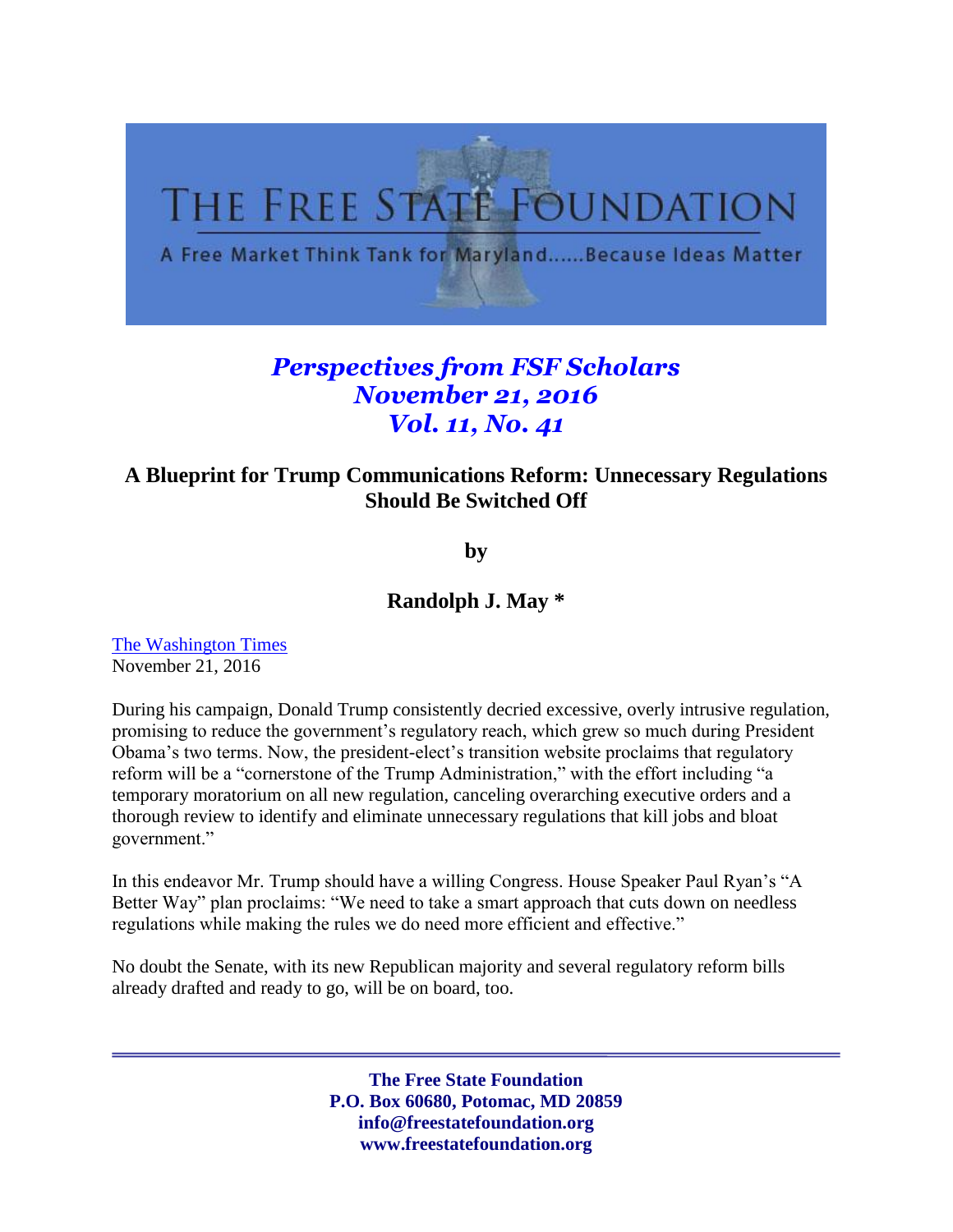Surely, there is no shortage of inviting reform targets among vast number of existing federal regulations — and among the dozens of agencies that administer and enforce the regulations. But here I want to focus only on the Federal Communications Commission (FCC). It's undeniable that the Obama administration's FCC has been on a regulatory binge, adopting a number of major overly burdensome and unduly costly new rules, despite the lack of evidence of market failure or consumer harm.

A notorious example: The FCC's so-called "net neutrality" regulation, adopted in 2015, which, in effect, converted internet service providers into traditional public utilities. The regulation is aimed at treating all internet traffic equally. This may sound superficially appealing in theory, but the rule is fundamentally flawed. On the one hand, it is too rigidly absolutist in banning all forms of paid prioritization of internet traffic. Consumers, rationally, may prefer that some forms of high-volume traffic be prioritized as long as those who benefit pay more for such prioritization, thereby reducing the price low-volume traffic is required to pay. But the FCC's mandate prevents all experimentation with such plans, even though they are common in many other delivery markets.

On the other hand, another component of the net neutrality regulation is too indeterminate. It incorporates a "good conduct" mandate that prohibits any internet service provider from "unreasonably interfering" or "unreasonably disadvantaging" others in the internet ecosystem. In a dynamic marketplace, these vague terms don't establish clear rules of the road. Rather, they confer virtually unbridled enforcement discretion on unelected bureaucrats, as the commission itself conceded when it admitted that the good conduct rule is simply a "catch-all standard." Popular consumer-friendly "free data" plans like T-Mobile's "Binge On" and "Music Freedom" offerings, and other similar plans, already are under investigation by the FCC as it considers whether they comport with the agency's "good conduct" rule. Certainly, the mere existence of the agency's investigation into these free data plans or others has a chilling effect as service providers weigh whether to risk offering other innovative plans that might be popular with consumers.

There are many other examples of the FCC's regulatory overreach, but here's a backwardlooking proposal still on the table. The commission is proposing to require the development of a new government-designed "open standard" set-top TV box, or TV navigation device, even as the video marketplace is undergoing rapid change toward increasingly abundant consumer viewing choices. And even as video providers are making available their content through an array of rapidly proliferating online video services, streaming video devices, gaming consoles and smart TVs.

Now that consumers can choose to access video content from among a multitude of services and devices such as Hulu, Amazon Fire TV, Google Chromecast, Roku, PlayStation4 and so forth, here comes the FCC proposing to have a government committee design a new navigation device. Among many other problems, the FCC's "open standard" proposal jeopardizes copyright protection and likely would lead to an increase in pirated video programming.